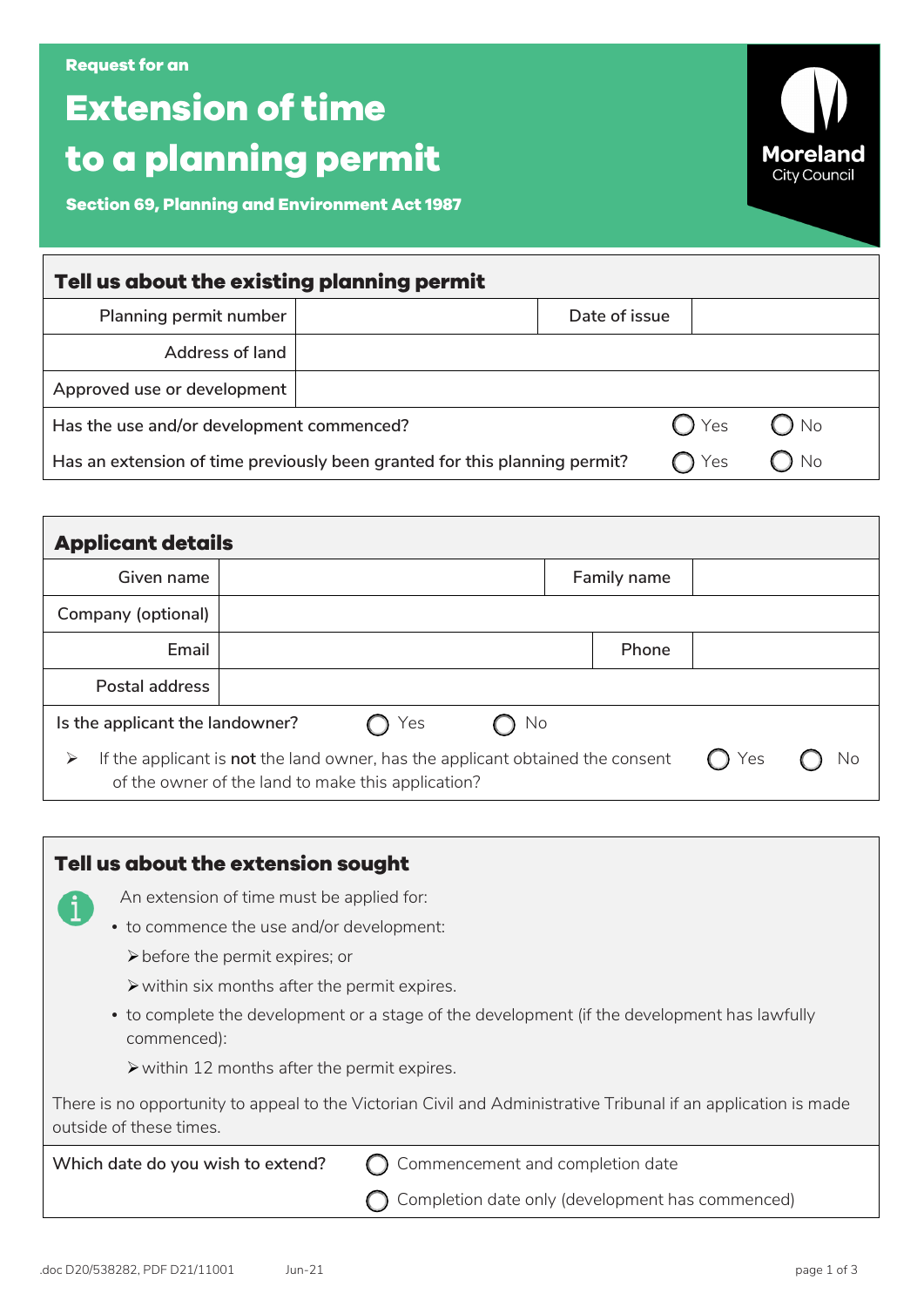| Why was the development not completed or commenced within the allotted timeframe?                                                                                                                                                                                                                                          |  |     |  |    |  |
|----------------------------------------------------------------------------------------------------------------------------------------------------------------------------------------------------------------------------------------------------------------------------------------------------------------------------|--|-----|--|----|--|
|                                                                                                                                                                                                                                                                                                                            |  |     |  |    |  |
|                                                                                                                                                                                                                                                                                                                            |  |     |  |    |  |
|                                                                                                                                                                                                                                                                                                                            |  |     |  |    |  |
| Have any steps have been taken thus far to develop the land in accordance with the permit (eg<br>application for building permit, demolition on site etc.)? If yes, please detail.                                                                                                                                         |  |     |  |    |  |
|                                                                                                                                                                                                                                                                                                                            |  |     |  |    |  |
|                                                                                                                                                                                                                                                                                                                            |  |     |  |    |  |
|                                                                                                                                                                                                                                                                                                                            |  |     |  |    |  |
|                                                                                                                                                                                                                                                                                                                            |  |     |  |    |  |
| Is the land currently, or soon to be, for sale?                                                                                                                                                                                                                                                                            |  | Yes |  | No |  |
| Is the application being made to extend the time to complete the<br>development within 12 months after the permit expires?                                                                                                                                                                                                 |  | Yes |  | No |  |
| $\triangleright$ If yes, please provide evidence (eg a statutory declaration or a dated builders' invoice) that the<br>development lawfully commenced before the permit expired. Council officers are required to check<br>that all relevant planning permit conditions were satisfied prior to the commencement of works. |  |     |  |    |  |

| <b>Signature and declaration</b>                                                                                                                               |  |      |  |  |
|----------------------------------------------------------------------------------------------------------------------------------------------------------------|--|------|--|--|
| I declare that all the information I have given is true.                                                                                                       |  |      |  |  |
| I have made payment: see www.moreland.vic.gov.au/building-and-business/planning-and-<br>building/planning/planning-fees for fees required and to lodge online. |  |      |  |  |
| Signature                                                                                                                                                      |  |      |  |  |
| <b>Name</b>                                                                                                                                                    |  | Date |  |  |